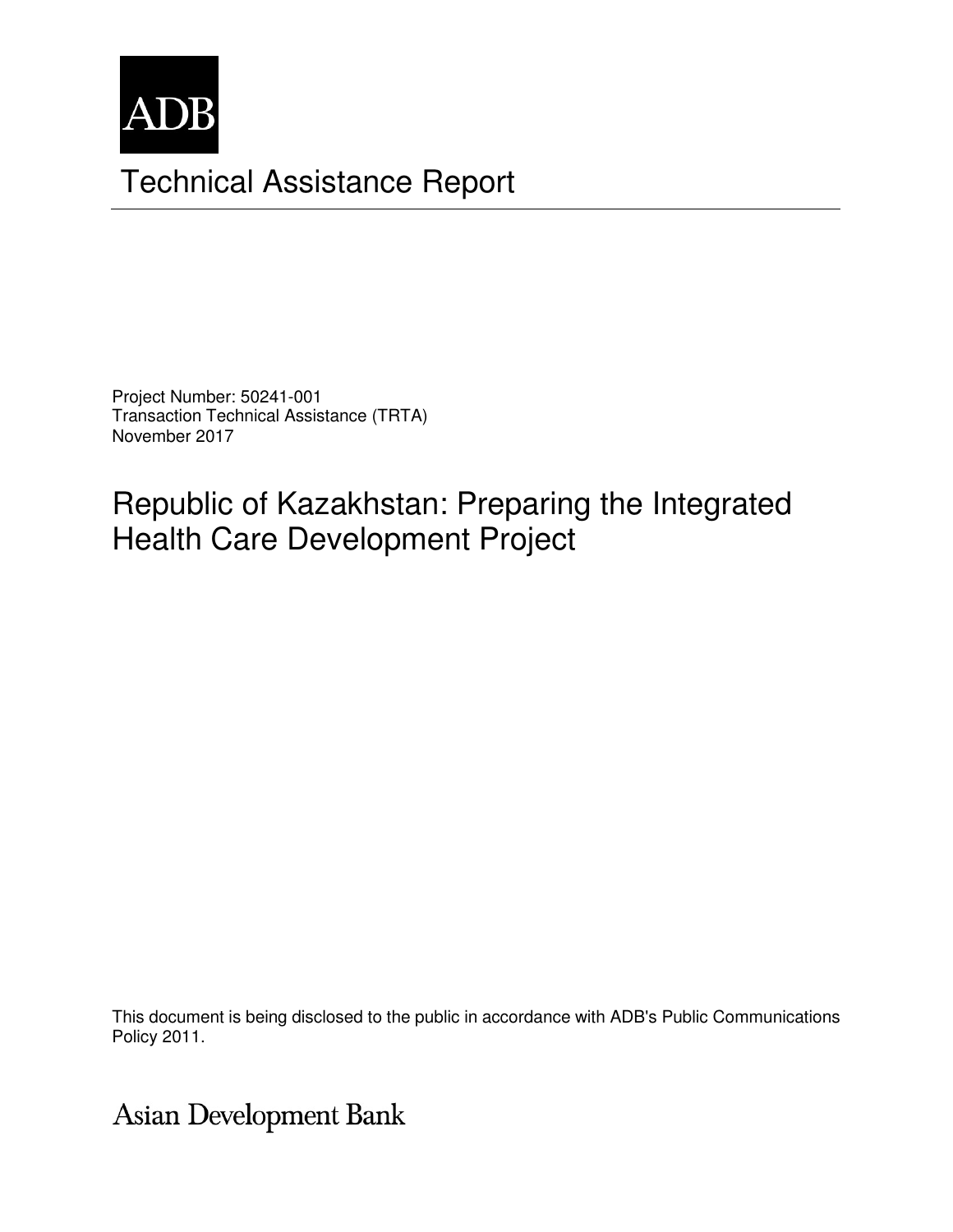## **CURRENCY EQUIVALENTS**

(as of 24 November 2017)

| Currency unit       | -   | tenge (KZT) |
|---------------------|-----|-------------|
| KZT <sub>1.00</sub> | $=$ | \$0.0030    |
| \$1.00              | $=$ | KZT330.05   |

#### **ABBREVIATIONS**

| ADB        |                          | Asian Development Bank                     |
|------------|--------------------------|--------------------------------------------|
| <b>MOH</b> |                          | Ministry of Health                         |
| <b>PHC</b> | $\qquad \qquad -$        | primary health care                        |
| PPP        | $\overline{\phantom{0}}$ | public-private partnership                 |
| RRP        |                          | Report and Recommendation of the President |
| TRTA       |                          | transaction technical assistance           |
|            |                          |                                            |

#### **NOTE**

In this report, "\$" refers to US dollars.

| <b>Vice-President</b><br><b>Director General</b><br><b>Director</b> | Wencai Zhang, Operations 1<br>Sean O'Sullivan, Central West Regional Department (CWRD)<br>Rie Hiraoka, Social Sector Division, CWRD                                                                                                                                                                                                                                                                                                                                                                                        |  |  |
|---------------------------------------------------------------------|----------------------------------------------------------------------------------------------------------------------------------------------------------------------------------------------------------------------------------------------------------------------------------------------------------------------------------------------------------------------------------------------------------------------------------------------------------------------------------------------------------------------------|--|--|
| <b>Team leaders</b>                                                 | Megan Counahan, Health Specialist, CWRD<br>Priyanka Sood, Senior Financial Sector Specialist, CWRD                                                                                                                                                                                                                                                                                                                                                                                                                         |  |  |
| <b>Team members</b>                                                 | Kenzekhan Abuov, Project Officer, CWRD<br>Madeline Dizon, Associate Project Analyst, CWRD<br>Eiko Izawa, Unit Head, Project Administration, CWRD<br>Anouj Mehta, Principal Financial Management Specialist,<br>Operations Services and Financial Management Department<br>Wendy Montealto, Operations Assistant, CWRD<br>Olga Kim-Mukhambetova, Operations Assistant, CWRD<br>Susann Roth, Senior Social Development Specialist (Social<br>Protection), Sustainable Development and Climate<br>Change<br>Department (SDCC) |  |  |
| <b>Peer reviewers</b>                                               | Eduardo Banzon, Principal Health Specialist, SDCC<br>Trevor Lewis, Principal Public-Private Partnership Specialist, South<br><b>Asia Operations Department</b>                                                                                                                                                                                                                                                                                                                                                             |  |  |

In preparing any country program or strategy, financing any project, or by making any designation of or reference to a particular territory or geographic area in this document, the Asian Development Bank does not intend to make any judgments as to the legal or other status of any territory or area.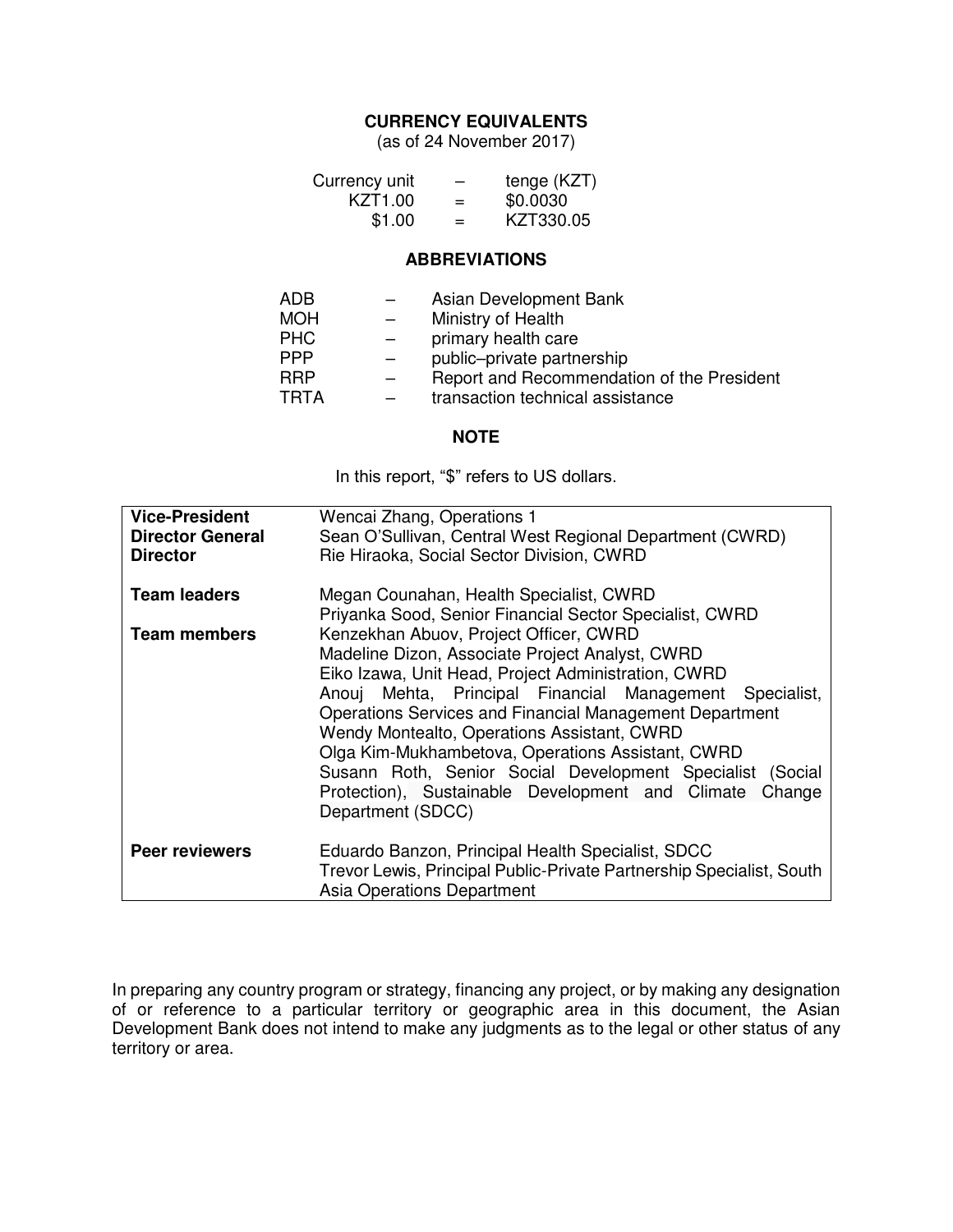# **CONTENTS**

# TRANSACTION TECHNICAL ASSISTANCE AT A GLANCE

| I. | THE PROPOSED PROJECT                                                                                                               |        |
|----|------------------------------------------------------------------------------------------------------------------------------------|--------|
| Н. | THE TECHNICAL ASSISTANCE                                                                                                           |        |
|    | Justification<br>А.<br>В.<br><b>Outputs and Activities</b><br>Cost and Financing<br>C.<br><b>Implementation Arrangements</b><br>D. | 2<br>2 |
|    | <b>APPENDIXES</b>                                                                                                                  |        |
| 1. | Cost Estimates and Financing Plan                                                                                                  |        |
| 2. | List of Linked Documents                                                                                                           | 5      |

# **Page**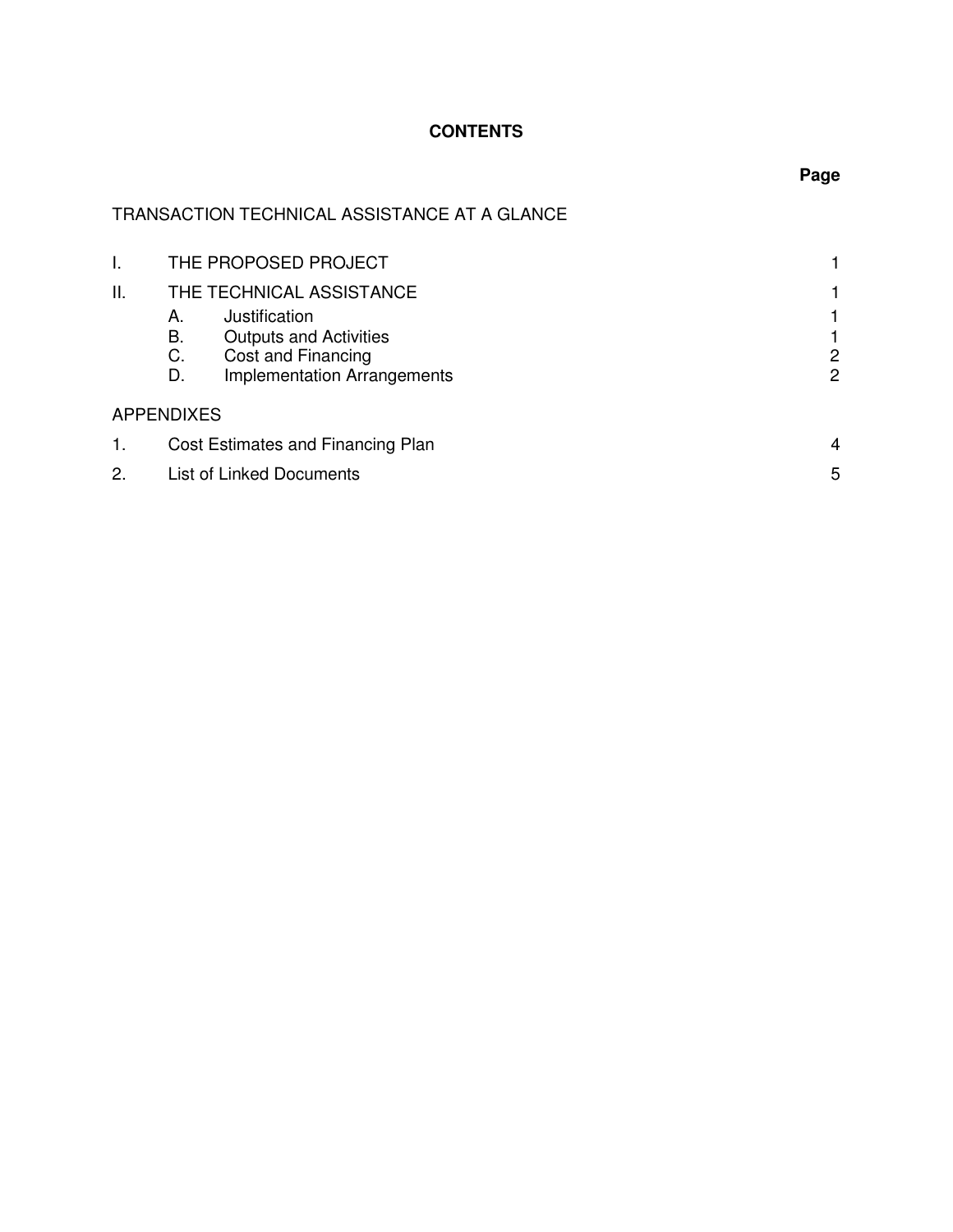#### **TRANSACTION TECHNICAL ASSISTANCE AT A GLANCE**

| 1. Basic Data                                                                                  |                                                                                                                                                                                        |                                | Project Number: 50241-001                                                                                           |              |
|------------------------------------------------------------------------------------------------|----------------------------------------------------------------------------------------------------------------------------------------------------------------------------------------|--------------------------------|---------------------------------------------------------------------------------------------------------------------|--------------|
| <b>Project Name</b>                                                                            | Integrated Health Care Development                                                                                                                                                     | <b>Department</b><br>/Division | <b>CWRD/CWSS</b>                                                                                                    |              |
| <b>Nature of Activity</b>                                                                      | <b>Project Preparation</b>                                                                                                                                                             | <b>Executing</b><br>Agency     | Ministry of Healthcare (formerly Ministry of<br>Healthcare and Social Development of the<br>Republic of Kazakhstan) |              |
| <b>Modality</b>                                                                                | Regular                                                                                                                                                                                |                                |                                                                                                                     |              |
| Country                                                                                        | Kazakhstan                                                                                                                                                                             |                                |                                                                                                                     |              |
| 2. Sector                                                                                      | Subsector(s)                                                                                                                                                                           |                                | <b>ADB Financing (\$ million)</b>                                                                                   |              |
| $\sqrt{\phantom{a}}$ Health                                                                    | Health sector development and reform                                                                                                                                                   |                                | <b>Total</b>                                                                                                        | 0.50<br>0.50 |
| 3. Strategic Agenda<br>Inclusive economic<br>growth (IEG)                                      | <b>Subcomponents</b><br>Pillar 2: Access to economic<br>opportunities, including jobs, made<br>more inclusive                                                                          | Project                        | <b>Climate Change Information</b><br>Climate Change impact on the                                                   | Low          |
| 4. Drivers of Change                                                                           | <b>Components</b>                                                                                                                                                                      |                                | <b>Gender Equity and Mainstreaming</b>                                                                              |              |
| Governance and<br>capacity development<br>(GCD)<br>Knowledge solutions                         | Client relations, network, and<br>partnership development to<br>partnership driver of change<br>Institutional development<br>Public financial governance<br>Application and use of new | Gender equity (GEN)            |                                                                                                                     |              |
| (KNS)<br>Partnerships (PAR)                                                                    | knowledge solutions in key<br>operational areas<br>Knowledge sharing activities<br>Pilot-testing innovation and learning<br>Commercial cofinancing<br><b>Private Sector</b>            |                                |                                                                                                                     |              |
| Private sector<br>development (PSD)                                                            | Promotion of private sector<br>investment                                                                                                                                              |                                |                                                                                                                     |              |
| 5. Poverty and SDG Targeting                                                                   |                                                                                                                                                                                        | <b>Location Impact</b>         |                                                                                                                     |              |
| Geographic Targeting<br><b>Household Targeting</b><br><b>SDG Targeting</b><br><b>SDG Goals</b> | No<br>No<br>Yes<br>SDG3, SDG5, SDG10                                                                                                                                                   | Regional                       |                                                                                                                     | High         |
| 6. Risk Categorization                                                                         |                                                                                                                                                                                        |                                |                                                                                                                     |              |
|                                                                                                | 7. Safeguard Categorization Safeguard Policy Statement does not apply                                                                                                                  |                                |                                                                                                                     |              |
| 8. Financing                                                                                   |                                                                                                                                                                                        |                                |                                                                                                                     |              |
| <b>Modality and Sources</b>                                                                    |                                                                                                                                                                                        |                                | Amount (\$ million)                                                                                                 |              |
| <b>ADB</b>                                                                                     |                                                                                                                                                                                        |                                |                                                                                                                     | 0.50         |
|                                                                                                | Transaction technical assistance: Technical Assistance Special Fund                                                                                                                    |                                |                                                                                                                     | 0.50         |
| Cofinancing<br>None                                                                            |                                                                                                                                                                                        |                                |                                                                                                                     | 0.00<br>0.00 |
| <b>Counterpart</b>                                                                             |                                                                                                                                                                                        |                                |                                                                                                                     | 0.00         |
| None                                                                                           |                                                                                                                                                                                        |                                |                                                                                                                     | 0.00         |
| <b>Total</b>                                                                                   |                                                                                                                                                                                        |                                |                                                                                                                     | 0.50         |
|                                                                                                |                                                                                                                                                                                        |                                |                                                                                                                     |              |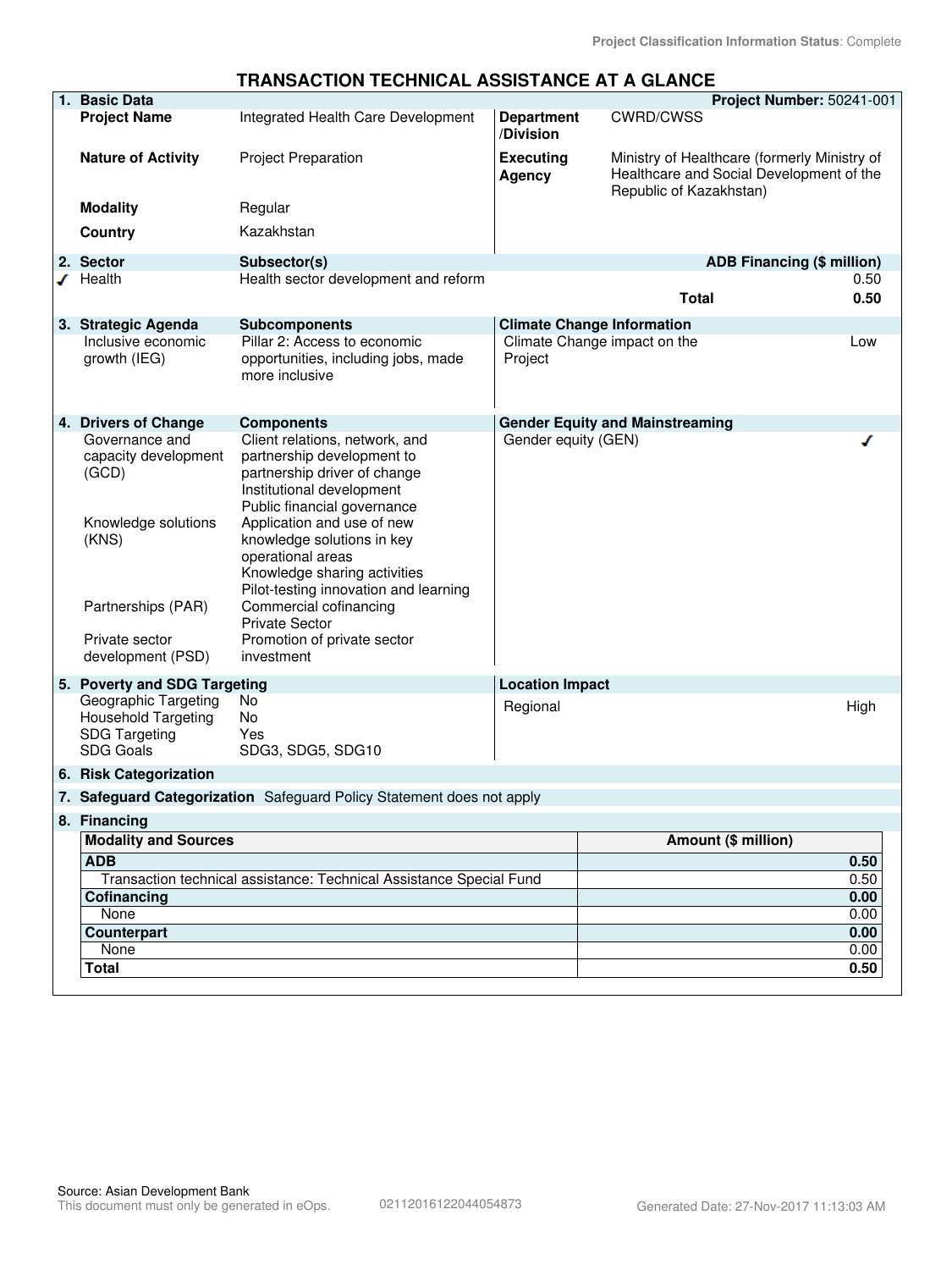# **I. THE PROPOSED PROJECT**

1. At independence, in 1991, the health system in the Republic of Kazakhstan (Kazakhstan) faced significant challenges and emphasized inpatient hospital care. Hospital infrastructure was over supplied and not effectively operated and maintained. Health service delivery needed rationalizing and financial, and human resources needed to be more equitably distributed. Complex legacy policies and institutional arrangements between the national and regional authorities added to the challenges.<sup>1</sup> The reforms, which started in 1995, have led to significant changes in health service provision but the results were varied.<sup>2</sup> The hospital sector was reduced and more emphasis was placed on primary health care (PHC). Some health indices improved (e.g., reduced maternal and infant mortality), but they have not improved at the same rate as the country's economic growth and there is a pressing need to improve health infrastructure (footnote 2).

2. The proposed Integrated Health Care Development Project (the Project) will focus on improving health care infrastructure and services by effectively leveraging public resources to crowd-in private sector participation. These solutions will result in the following outcome: integrated and modernized health service network established. The project will be aligned with the following impact: improved quality and efficiency of public health care.<sup>3</sup> It will have three outputs: (i) PHC health facilities constructed and/or refurbished; (ii) integrated demonstration project developed; and (iii) institutional capacity to develop and implement financially viable projects strengthened. The project will be implemented from 2019 to 2025 and included in the Kazakhstan country operations business plan 2018–2020 as a firm 2018 project.

## **II. THE TECHNICAL ASSISTANCE**

## **A. Justification**

3. The transaction technical assistance (TRTA) will help government to prepare the project and develop the capacity to implement the proposed project. The project is included in the Country Operations Business Plan for Kazakhstan and was requested by The Ministry of National Economy in a letter 10 November 2017.<sup>4</sup>

## **B. Outputs and Activities**

4. The TRTA has two outputs:

• **Output 1: Detailed project design and costing prepared.** This output will: (i) prepare the design parameters and detailed costings for of the PHCs (low revenue generating facilities); (ii) prepare detailed project costings, including civil works, consultancy, capacity building and project implementation; (iii) prepare project design and monitoring framework, including specific performance indicators and project activities; (iv) review and update health facility standards and architectural designs for the proposed project facilities; (v) develop the project procurement plan; and (vi) prepare the bidding and related documents required for the project.

 $\overline{a}$ 1 A. Katsaga et al. 2012. Kazakhstan: Health system review. Health Systems in Transition. 14 (4): pp. 1–154.

<sup>2</sup> Government of Kazakhstan. The National Programme for Health Care Reform and Development 2005*–*2010 and the State Health Care Development Programme for 2011*–*2015 Salamatty. Astana.

<sup>&</sup>lt;sup>3</sup> The preliminary design and monitoring framework is in Appendix 1.

<sup>4</sup> ADB 2017. Country Operations Business Plan 2017-2019, Manila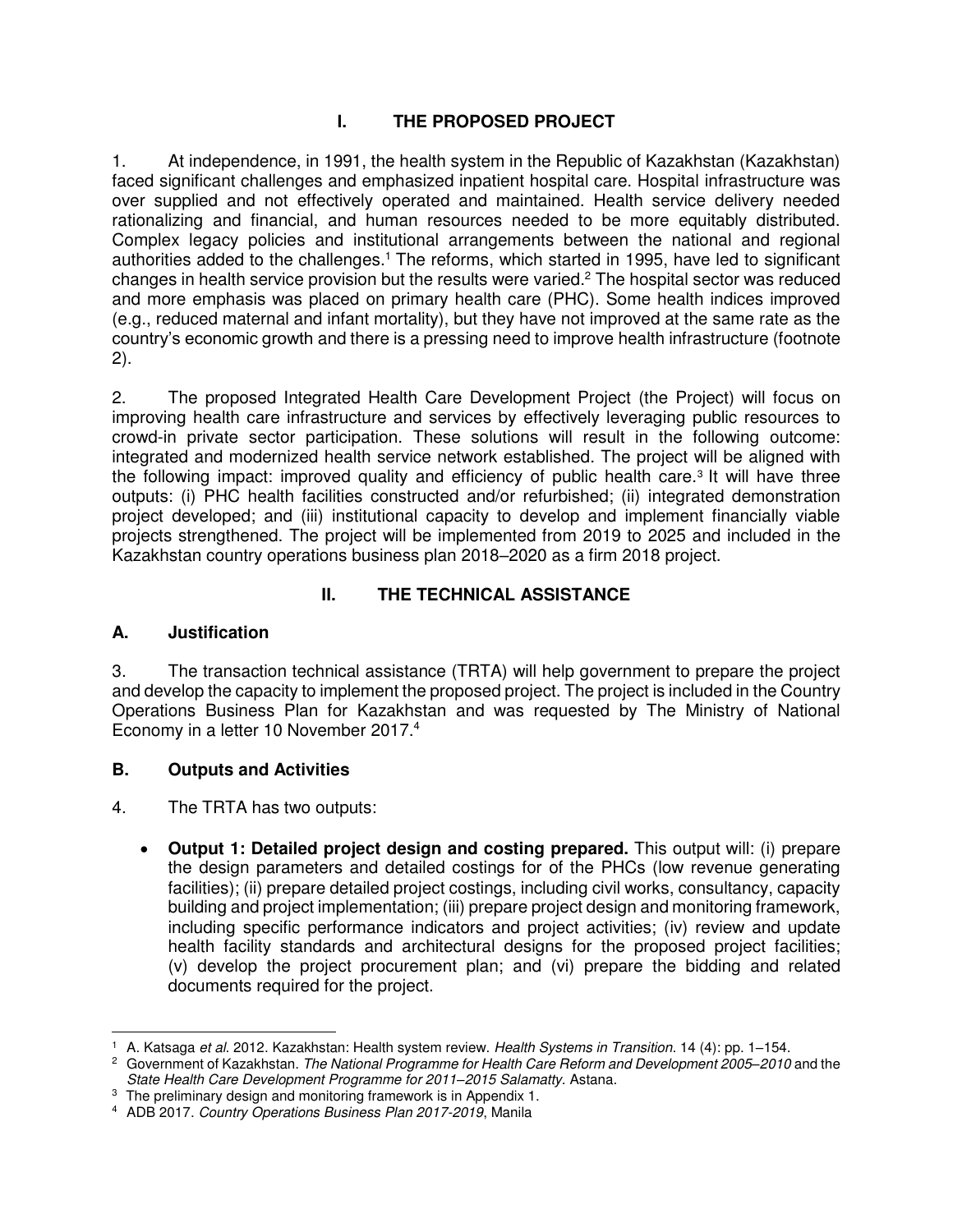Output 2. Project due diligence undertaken. This output will support project due diligence, including: (i) revision of the health sector assessment (completed December 2016), (ii) economic and financial analysis; (iii) environmental assessment; (iii) gender, poverty and social analysis; (v) environmental and social safeguard due diligence; (iv) financial management assessment of the executing and implementing agencies; (v) procurement capacity assessment of the executing and implementing agencies; (vi) risk assessment and management plan; and (vii) undertake the feasibility assessment of developing and implementing the proposed integrated demonstration project as PPP (combining low revenue generating and higher revenue generating facilities), including developing the necessary finance model/s with revenues and cross subsidy, and incentive structures for hospital and PHC service delivery.

## **C. Cost and Financing**

5. The TA is estimated to cost \$550,000, of which \$500,000 will be financed on a grant basis by Asian Development Bank's (ADB) Technical Assistance Special Fund (TASF- others). The key expenditure items are listed in Appendix 1.

6. The government will provide in-kind assistance of \$50,000 in the form of taxes, office accommodation, and counterpart staff. The cost estimates and financing plan are listed in Appendix 1. The government was informed that approval of the TRTA does not commit ADB to finance any ensuing project.

#### **D. Implementation Arrangements**

7. ADB will administer the TRTA. The Ministry of Health (MOH) will be the executing agency. ADB will coordinate project preparation with MOH Project Implementation Unit and the joint working group of the MOH and Ministry of National Economy. The TRTA will be implemented from December 2017 to December 2019 to ensure effective project preparation and startup. Implementation will be coordinated with other development partners. Disbursements will be made in accordance with ADB's Technical Assistance Disbursement Handbook (May 2010, as amended from time to time). Implementation arrangements are in Table 1.

| <b>Aspects</b>                                                                           | <b>Arrangements</b>                                                                                                                                     |                  |  |           |  |
|------------------------------------------------------------------------------------------|---------------------------------------------------------------------------------------------------------------------------------------------------------|------------------|--|-----------|--|
| Indicative implementation period                                                         | December 2017-December 2019                                                                                                                             |                  |  |           |  |
| Executing agency                                                                         | Ministry of Health                                                                                                                                      |                  |  |           |  |
| Implementing agencies                                                                    | MOH Project Management and Implementation Unit and the joint working<br>group of the MOH and Ministry of National Economy                               |                  |  |           |  |
| Consultants                                                                              | To be selected and engaged by the ADB                                                                                                                   |                  |  |           |  |
|                                                                                          | Individual consultant<br>selection                                                                                                                      | 31 person-months |  | \$475,891 |  |
| Procurement                                                                              | To be procured by consultants                                                                                                                           |                  |  |           |  |
|                                                                                          | Shopping<br>2 contracts                                                                                                                                 |                  |  | \$5500    |  |
| Advance contracting and retroactive<br>financing                                         | None                                                                                                                                                    |                  |  |           |  |
| <b>Disbursement</b>                                                                      | Technical assistance resources will be disbursed following ADB's<br>Technical Assistance Disbursement Handbook (2010, as amended from<br>time to time). |                  |  |           |  |
| Asset turnover or disposal<br>arrangement upon TA completion<br>$\blacksquare$<br>$\sim$ | Equipment procured such as printer, computer, router will be transferred<br>to the EA after project completion                                          |                  |  |           |  |

#### **Table 1: Implementation Arrangements**

Source: Asian Development Bank.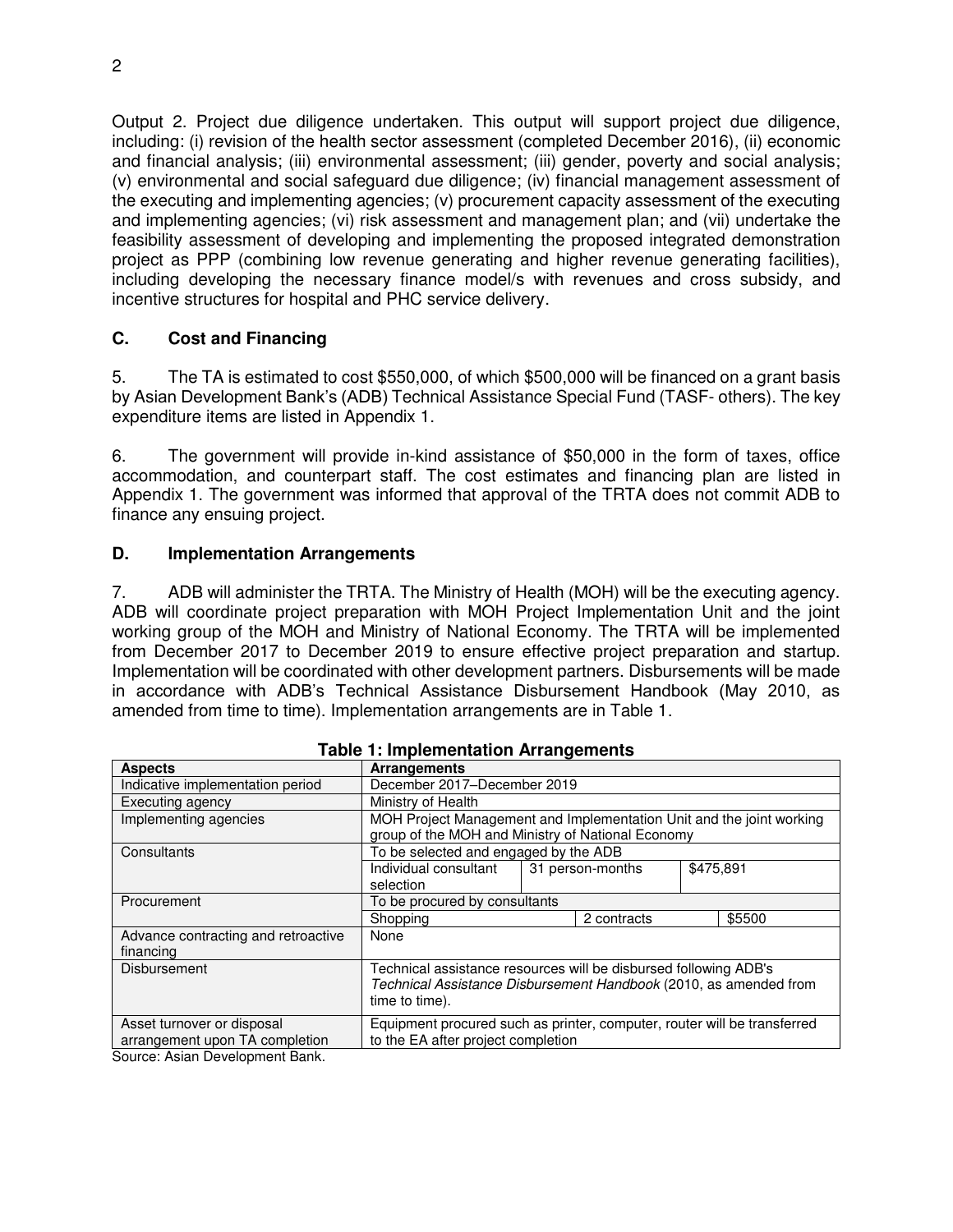8. **Consulting services.** ADB will recruit individual consultants (output-based/lumpsum contracts) to implement the TRTA. The consultant requirements are estimated at 12.0 personmonths of international inputs and 19.0 person-months of national inputs. They include experts on health facilities, finance, technical, environment, economics, safeguards, and procurement. The TRTA may also recruit an organization (a firm or an academic institution or a government agency) to conduct surveys and analysis related to health facilities if necessary. Consultants will be engaged in accordance with Guidelines on the Use of Consultants (2013, as amended from time to time). and the associated project administration instructions/technical assistance staff instructions. The consultants will procure equipment (computer, printer and office supplies) using ADB Procurement Policy (2017, as amended from time to time)

9. The summary of consultant requirements for the TRTA is in Table 2.

| <b>Table 2: Summary of Consulting Services Requirement</b> |                               |      |  |  |
|------------------------------------------------------------|-------------------------------|------|--|--|
| <b>Positions</b>                                           | <b>Person-Months Required</b> |      |  |  |
| International                                              |                               |      |  |  |
| Health facility/PPP specialist and team leader             |                               | 4.0  |  |  |
| Financial management specialist                            |                               | 3.0  |  |  |
| Economist                                                  |                               | 1.0  |  |  |
| Procurement specialist                                     |                               | 4.0  |  |  |
|                                                            | <b>Total</b>                  | 12.0 |  |  |
| <b>National</b>                                            |                               |      |  |  |
| Health facilities specialist and deputy team leader        |                               | 4.0  |  |  |
| Finance and costing specialist                             |                               | 4.0  |  |  |
| Procurement specialist                                     |                               | 5.0  |  |  |
| Environmental safeguards specialist                        |                               | 2.0  |  |  |
| Gender and social safeguards specialist                    |                               | 2.0  |  |  |
| Resettlement specialist                                    |                               | 2.0  |  |  |
|                                                            | <b>Total</b>                  | 19.0 |  |  |

Source: Asian Development Bank.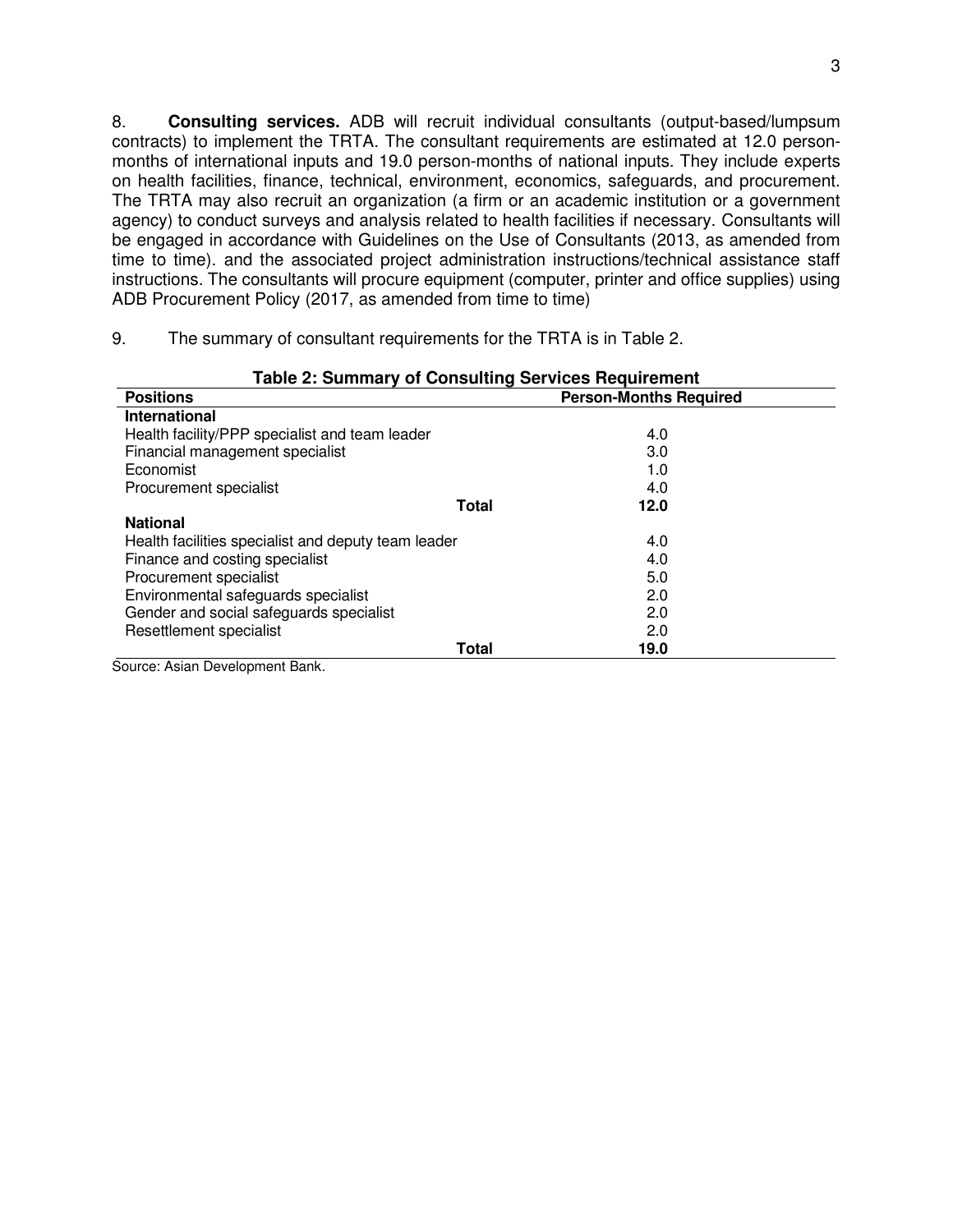## III. **COST ESTIMATES AND FINANCING PLAN**

| Item |                                                                                                                         | <b>Total Cost</b> |
|------|-------------------------------------------------------------------------------------------------------------------------|-------------------|
|      | Asian Development Bank <sup>a</sup>                                                                                     |                   |
|      | Consultants                                                                                                             |                   |
|      | Remuneration and per diem<br>a.                                                                                         |                   |
|      | International consultants (12 person-months)                                                                            | 293.8             |
|      | National consultants (19 person-months)<br>ii.                                                                          | 117.3             |
|      | International and local travel<br>b.                                                                                    | 54.8              |
|      | Reports and communications<br>c.                                                                                        | 10.0              |
| 2.   | Equipment <sup>b</sup>                                                                                                  | 5.5               |
| 3.   | Miscellaneous administration and support costs <sup>c</sup>                                                             | 10.0              |
| 4.   | Contingencies                                                                                                           | 8.6               |
|      | Total                                                                                                                   | 500.0             |
|      | Note: The transpotion technical assistance is estimated to sect \$550,000 of which \$500,000 will be funded from the TA |                   |

Note: The transaction technical assistance is estimated to cost \$550,000 of which \$500,000 will be funded from the TA Special Fund (TASF-others). The government will provide in-kind contributions, including taxes, counterpart staff and office space. The government contribution is estimated to account for 10% of the TRTA cost.

<sup>a</sup> Financed by the Asian Development Bank's Technical Assistance Special Fund (TASF-others).

<sup>b</sup> Equipment (such as printer, computer, router) purchased under the transaction technical assistance will be turned over to the executing agency at the end of the technical assistance.

c Includes consultants' office operations and administration/technical staff.

Source: Asian Development Bank.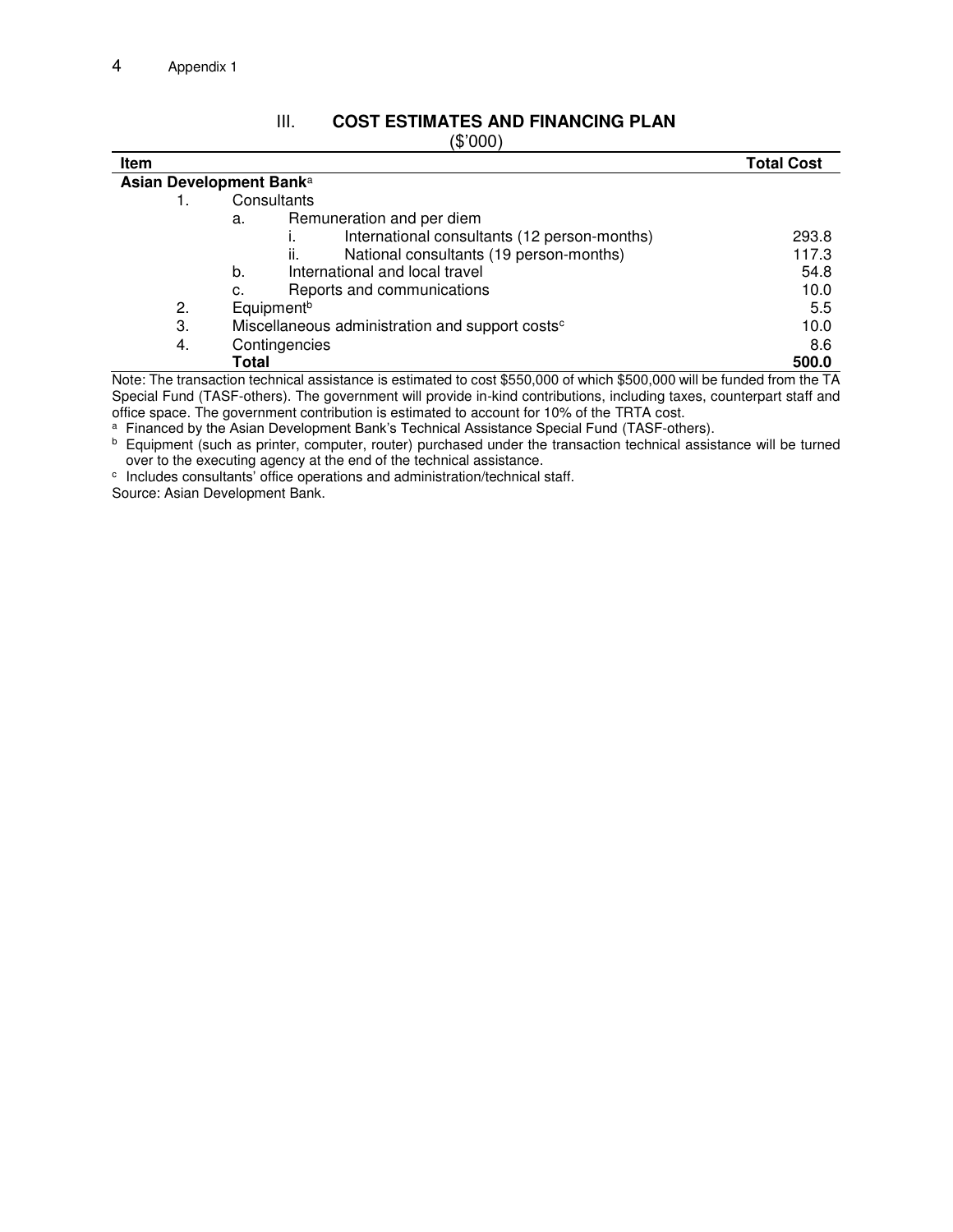# **IV. LIST OF LINKED DOCUMENTS**

[https://lnadbg4.adb.org/sec0066p.nsf/vwLkupMC/50241-001-TAReport?OpenDocument](http://www.adb.org/Documents/LinkedDocs/?id=50241-001-TAReport)

1. Terms of Reference for Consultants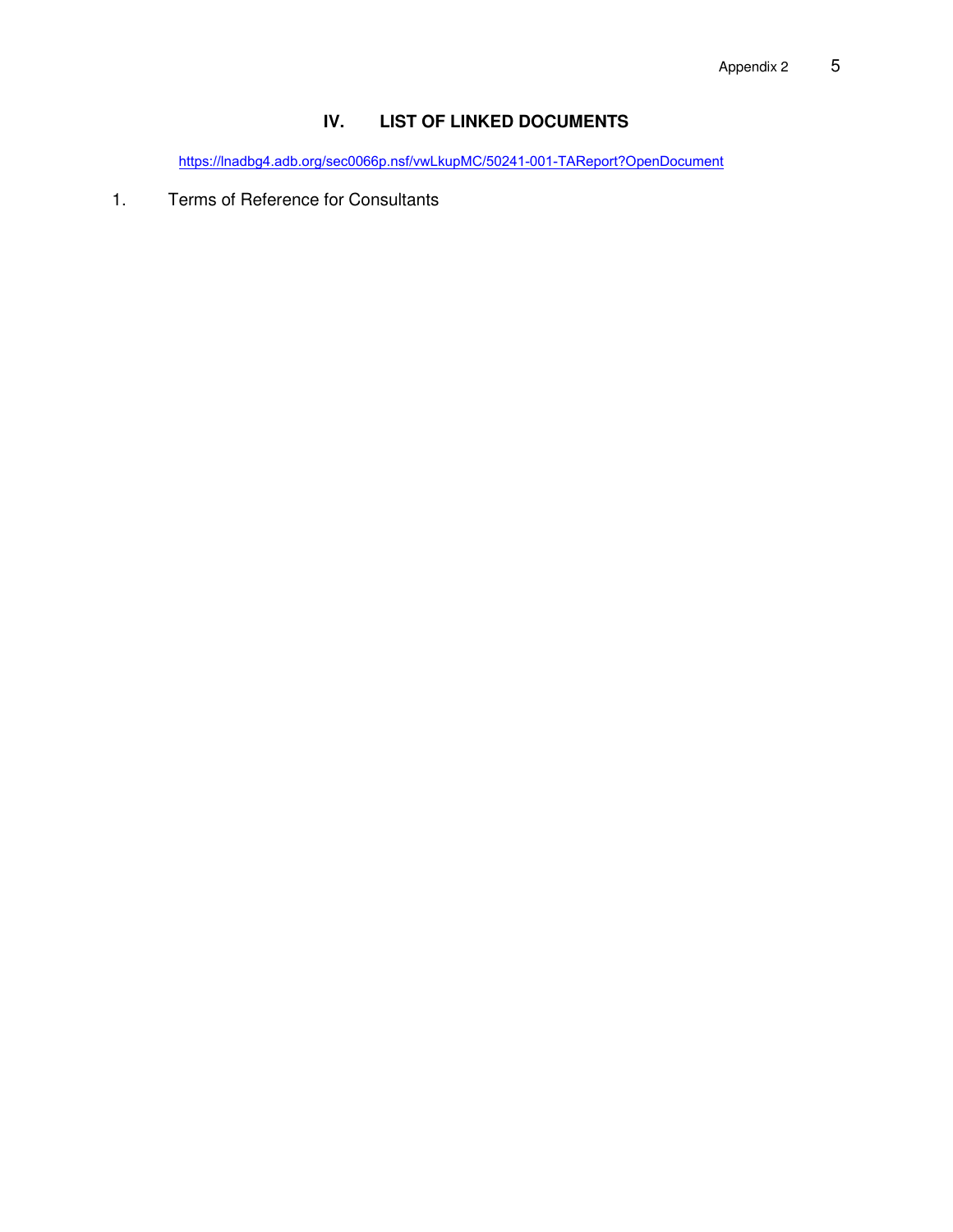#### **TERMS OF REFERENCE FOR CONSULTANTS**

#### **International Consultants**

1. **Health facility/PPP specialist and team leader** (4 person-months). The health facility/PPP specialist should have at least a Master's degree in architecture, engineering or equivalent, with a minimum of 10 years' international experience in design, including health care waste infrastructure and system design for health facilities. They will have strong expertise, extensive experience, and in-depth knowledge of the international experience with PPPs and health facility development. They should have excellent knowledge of health facility design principles, specifications, as well as relevant building, safety and seismic requirements. Key tasks include: (i) assessing the current building codes for medical and preventive institutions in the Republic of Kazakhstan for compliance with international standards; (ii) prepare a draft for new construction norms and rules for treatment and prevention institution; (iii) oversee the development of a project design; (iv) prepare architectural designs for the construction, renovation and expansion of facilities; (iv) prepare, in combination with the project procurement specialists, bid documents, bills of quantities and cost estimates for the construction of the facilities in line with approved specifications; and (v) and develop an implementation plan for construction, renovation and upgrading of health facilities.

2. **Financial Management Specialist** (3 person-months). The financial management specialist should have a recognized professional accountancy qualification (CA/CPA), and at least 15 years' relevant experience with demonstrated PPP experience in health sector. The specialist should have extensive experience conducting financial management assessments for international financial institutions, including ADB and costing health facility development. The specialist's tasks include: (i) preparation of cost estimates and financing plan including undertaking a financial management assessment of the executing agency, including through an assessment of previous financial management assessments; (ii) project financial viability analysis and incremental recurrent cost analysis and financing capacity in cases where there is insufficient cost recovery; (iii) assessing the capacity of the executing agency for planning and budgeting, management and financial accounting, reporting, auditing, internal controls, and information systems; (iv) designing the funds flow, accounting, auditing, and financial reporting arrangements, including any necessity or capacity for using the advance procedure or the Statement of Expenditure procedure; (v) Entity financial analysis and sustainability assessment of executing and implementing agencies.; (vi) analyze the fiscal framework and financial procedures and recommend strategies to ensure sustainability and accountability of the proposed project; and (vii) assessing and reaching agreement on financial reporting, auditing and public disclosure arrangements for the project, and, as appropriate, identifying and agreeing arrangements for receiving financial statements from the executing and implementing agencies. The specialist will also provide inputs to all documents required for loan processing.

3. **Economist** (1 person-month). The economist should have at least an advanced degree in economics, finance or related discipline, and at least 10 years' experience in conducting economic analysis on health sector projects and demonstrated experience in health sector PPP. Experience in Asia and on ADB projects would be an asset. The specialist should have advanced knowledge of Excel. The specialist will (i) assess economic issues related to the project; (ii) undertake the economic analysis for the project; and (iii) in collaboration with the financial management specialist, preparing the financial analysis for the project including proposing strategies to ensure its financial sustainability. The economist will also provide inputs to all documents required for loan processing.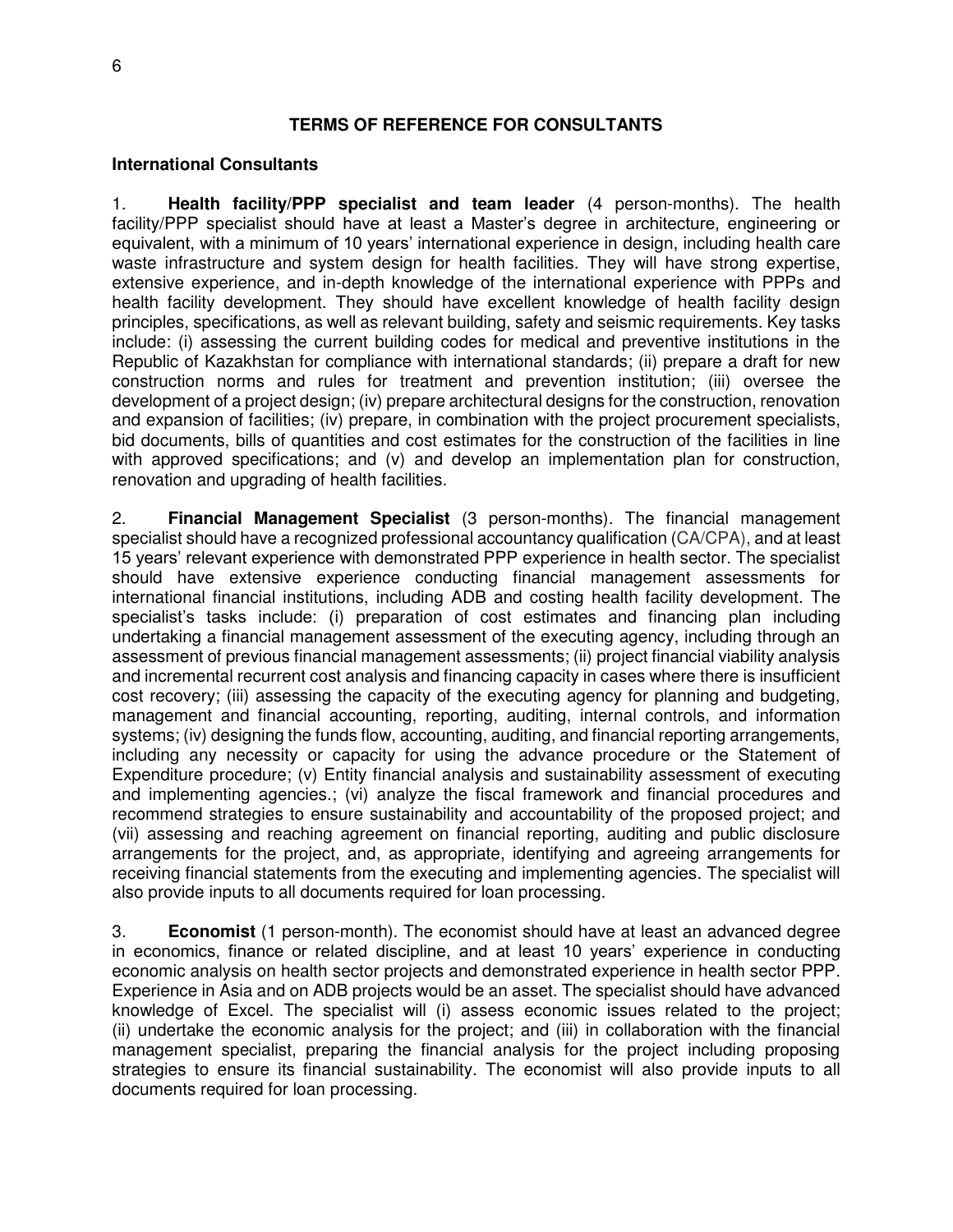4. **Procurement specialist** (4 person-months). The procurement specialist should have at least a Bachelor's degree in logistics, engineering, business administration or related field, with at least 10 years' experience in the health sector including demonstrated experience in health sector PPP. The specialist should have experience in undertaking procurement capacity assessments, developing procurement plans and preparing bidding documents for international financial institutions, and preferably for ADB. The specialist's tasks will include, but are not limited to, the following: (i) prepare the procurement plan and procurement capacity assessment of the executing and implementing agencies, in accordance with ADB Procurement Policy (2017, as amended from time to time) and the associated Project Administration Instructions / Technical Assistance Staff Instructions; (ii) help the executing agency prepare a plan of procurement activities covering the project implementation period; (iii) undertake a capacity assessment of the executing and implementing agencies; (iv) identify procurement constraints and challenges and mechanisms for addressing these; (v) collect data, including market prices, required to determine the cost of constructing health facilities, to assist in preparing project cost tables; (vi) develop a realistic schedule and cost estimate for the design, supervision, inspection, and maintenance of proposed procurement activities; (vii) prepare master bidding documents for all procurement (in combination with the health facilities specialist for civil works); (viii) organize procurement capacity development workshops for the executing and implementing agencies of the ensuing project; and (ix) provide project startup assistance, including assisting executing and implementing agencies to modify and update the project procurement and implementation plans, and project costings; assist the preparation of terms of reference and bidding documents, and assisting in other project start-up, monitoring and related tasks, as required. The specialist will also provide inputs to all documents required for loan processing.

## **National Consultants**

5. **Health facilities specialist and deputy team leader** (4 person-months). The health facilities design specialist should have at least a Bachelor's degree in architecture, engineering or equivalent, with a minimum of 10 years' experience in designing health facilities. The specialist should have excellent knowledge of health facility design specifications and relevant building, safety and seismic codes. The specialist's tasks include: (i) serve as a technical expert in relation to the project for health facilities design and construction; (ii) review or updating/preparing architectural designs for the construction, renovation and expansion of the health facilities; and (iii) prepare, in combination with the project procurement specialists, bid documents, bills of quantities and cost estimates for the construction of school buildings and facilities in line with approved specifications. The specialist will also support the team leader and assist in coordinating the project preparation and startup work. The specialist will also provide inputs to all documents required for loan processing.

6. **Finance management specialist** (4 person-months). The financial management specialist should have a qualification in accounting, management or finance, a recognized professional accountancy qualification, and at least 10 years' relevant experience. The specialist should have extensive experience conducting financial management assessments including for financial institutions, such as ADB and costing infrastructure development. The specialist's tasks include assisting the international finance and costing specialist to: (i) undertake a financial management assessment of the executing agency, including through an assessment of previous financial management assessments; (ii) assess the capacity of the executing agency for planning and budgeting, management and financial accounting, reporting, auditing, internal controls, and information systems (iii) review proposed disbursement and funds-flow arrangements; (iv) prepare, in coordination with other specialists, cost estimates for the proposed project (with detailed cost tables for all components and activities) and a financing plan; (v) analyze the fiscal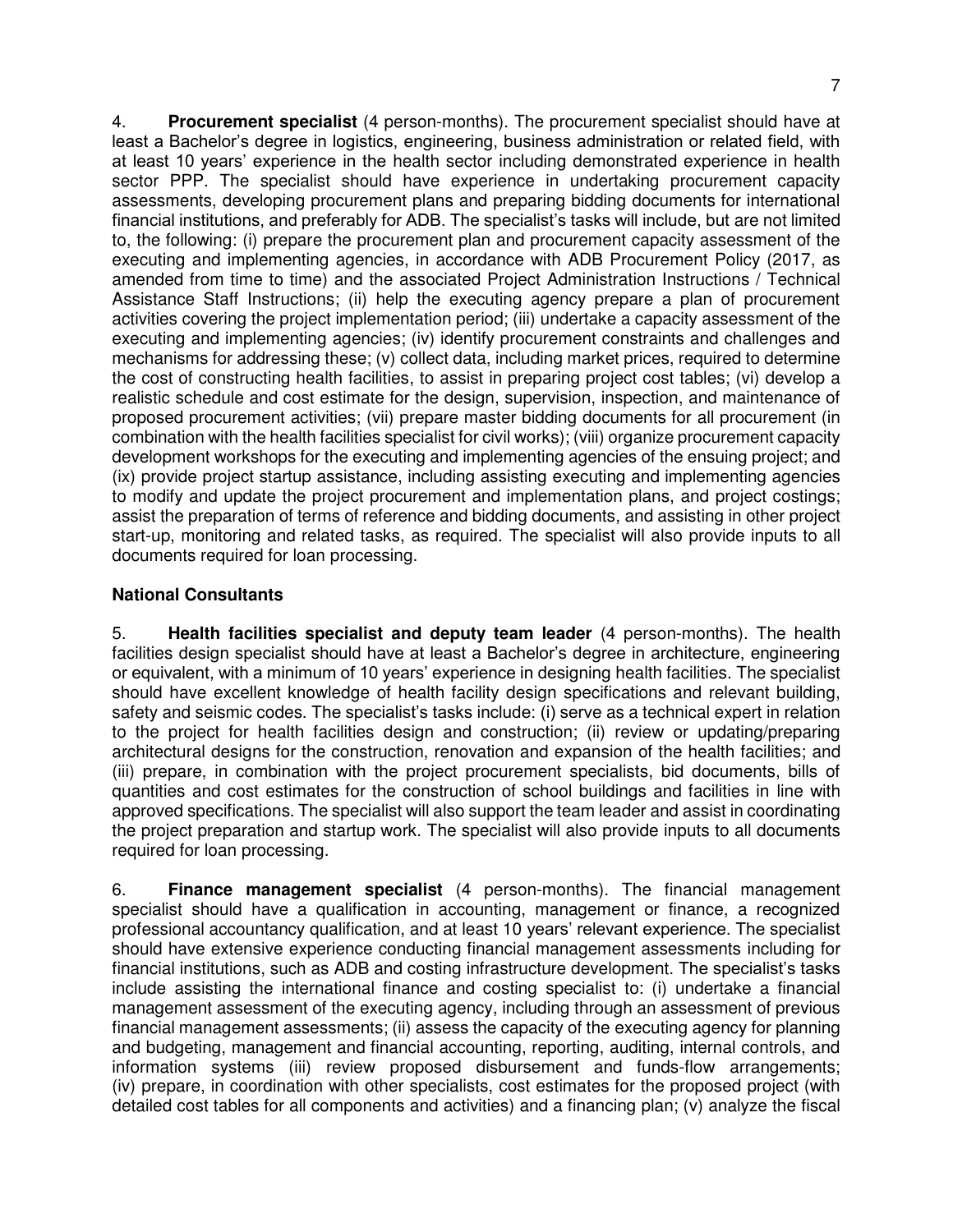framework and financial procedures and recommend strategies to ensure sustainability and accountability of the proposed project; and (vi) assess and reach agreement on financial reporting, auditing and public disclosure arrangements for the project, and, as appropriate, identifying and agreeing arrangements for receiving financial statements from the executing and implementing agencies. The specialist will also provide inputs to all documents required for loan processing.

7. **Procurement specialist** (4 person-months). The procurement specialist should have at least a Bachelor's degree in logistics, engineering, business administration or related field, with at least 10 years' experience in the health sector in Kazakhstan. The specialist should have experience in undertaking procurement capacity assessments, developing procurement plans and preparing bidding documents for international financial institutions. The specialist's tasks will be to assist the international procurement specialist to (i) prepare the procurement plan and procurement capacity assessment of the executing agency, in accordance with ADB Procurement Policy (2017, as amended from time to time) and the associated Project Administration Instructions / Technical Assistance Staff Instructions; (ii) help the executing agency prepare a plan of procurement activities covering the whole of the project implementation period; (iii) undertake a capacity assessment of the executing and implementing agencies; (iv) identify procurement constraints and challenges and the mechanisms for addressing these; (v) collect data, including market prices, required to determine the cost of constructing health facilities, to assist in preparing project cost tables; (vi) prepare master bidding documents for all procurement (in combination with the health facilities specialist for civil works); (vii) advise on any procurement issues that may arise; (viii) provide training and other required support to address procurement capacity gaps in the executing and implementing agencies; and (ix) provide project startup assistance for the executing and implementing agencies; modifying and updating the project procurement plan, project implementation plan, and project costings; assisting in the preparation of terms of reference and bidding documents; and assisting in other project start-up, monitoring and related tasks, as required. The specialist will also provide inputs to all documents required for loan processing.

8. **Environmental safeguards specialist** (2 person-months). The environmental safeguards specialist should have at least a Master's degree in environmental engineering or environmental management and extensive experience in conducting environmental assessments. Key tasks include: (i) examine the environmental implications of civil works planned under the project; (ii) carry out a diagnostic assessment of applicable and relevant laws, regulations, rules, and procedures for managing and mitigating the environmental impact of the project including health care waste; and (iii) prepare an initial environmental examination report. The assessment will include an evaluation of the project's arrangements for (i) early screening and mitigation of environmental impacts, (ii) information disclosure mechanisms and consultations with stakeholders, and (iii) grievance redress procedures. The specialist will also provide inputs to all documents required for loan processing.

9. **Gender and social safeguards specialist** (2 person-months)**.** The gender and social safeguards specialist should have at least a Master's degree in gender studies, social sciences, sociology or related discipline and at least 10 years' experience in gender and social analysis and operations, including for ADB or other international financial institutions. The specialist should have expertise in conducting gender, poverty and social analysis and assessments in Kazakhstan, and expertise in the use of participatory methodologies to collect and analyze information, as well as a good understanding of ADB policies and requirements. Key tasks include: (i) prepare poverty, social and gender analyses, including disaggregated analysis of the gender and social impacts and benefits of the project; (ii) identify priority interventions and procedures to promote participation by, and benefits, to the poor, girls and women, and other disadvantaged groups